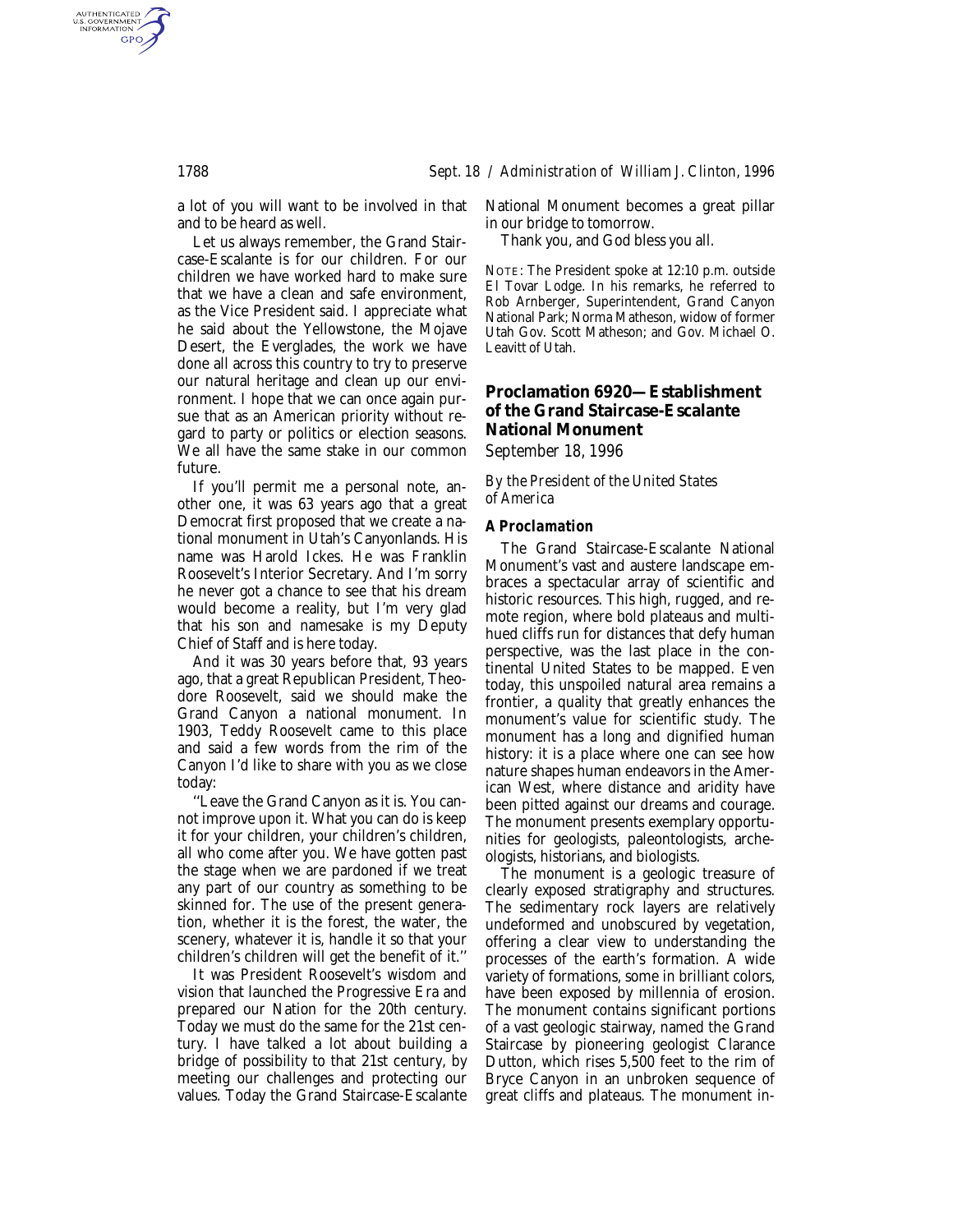cludes the rugged canyon country of the upper Paria Canyon system, major components of the White and Vermilion Cliffs and associated benches, and the Kaiparowits Plateau. That Plateau encompasses about 1,600 square miles of sedimentary rock and consists of successive south-to-north ascending plateaus or benches, deeply cut by steep-walled canyons. Naturally burning coal seams have scorched the tops of the Burning Hills brickred. Another prominent geological feature of the plateau is the East Kaibab Monocline, known as the Cockscomb. The monument also includes the spectacular Circle Cliffs and part of the Waterpocket Fold, the inclusion of which completes the protection of this geologic feature begun with the establishment of Capitol Reef National Monument in 1938 (Proclamation No. 2246, 50 Stat. 1856). The monument holds many arches and natural bridges, including the 130-foot-high Escalante Natural Bridge, with a 100 foot span, and Grosvenor Arch, a rare ''double arch.'' The upper Escalante Canyons, in the northeastern reaches of the monument, are distinctive: in addition to several major arches and natural bridges, vivid geological features are laid bare in narrow, serpentine canyons, where erosion has exposed sandstone and shale deposits in shades of red, maroon, chocolate, tan, gray, and white. Such diverse objects make the monument outstanding for purposes of geologic study.

The monument includes world class paleontological sites. The Circle Cliffs reveal remarkable specimens of petrified wood, such as large unbroken logs exceeding 30 feet in length. The thickness, continuity and broad temporal distribution of the Kaiparowits Plateau's stratigraphy provide significant opportunities to study the paleontology of the late Cretaceous Era. Extremely significant fossils, including marine and brackish water mollusks, turtles, crocodilians, lizards, dinosaurs, fishes, and mammals, have been recovered from the Dakota, Tropic Shale and Wahweap Formations, and the Tibbet Canyon, Smoky Hollow and John Henry members of the Straight Cliffs Formation. Within the monument, these formations have produced the only evidence in our hemisphere of terrestrial vertebrate fauna, including mammals, of the Cenomanian-Santonian ages. This sequence of rocks, including the overlaying Wahweap and Kaiparowits formations, contains one of the best and most continuous records of Late Cretaceous terrestrial life in the world.

Archeological inventories carried out to date show extensive use of places within the monument by ancient Native American culture. The area was a contact point for the Anasazi and Fremont cultures, and the evidence of this mingling provides a significant opportunity for archeological study. The cultural resources discovered so far in the monument are outstanding in their variety of cultural affiliation, type and distribution. Hundreds of recorded sites include rock art panels, occupation sites, campsites and granaries. Many more undocumented sites that exist within the monument are of significant scientific and historic value worthy of preservation for future study.

The monument is rich in human history. In addition to occupations by the Anasazi and Fremont cultures, the area has been used by modern tribal groups, including the Southern Paiute and Navajo. John Wesley Powell's expedition did initial mapping and scientific field work in the area in 1872. Early Mormon pioneers left many historic objects, including trails, inscriptions, ghost towns such as the Old Paria townsite, rock houses, and cowboy line camps, and built and traversed the renowned Hole-in-the-Rock Trail as part of their epic colonization efforts. Sixty miles of the Trail lie within the monument, as does Dance Hall Rock, used by intrepid Mormon pioneers and now a National Historic Site.

Spanning five life zones from low-lying desert to coniferous forest, with scarce and scattered water sources, the monument is an outstanding biological resource. Remoteness, limited travel corridors and low visitation have all helped to preserve intact the monument's important ecological values. The blending of warm and cold desert floras, along with the high number of endemic species, place this area in the heart of perhaps the richest floristic region in the Intermountain West. It contains an abundance of unique, isolated communities such as hanging gardens, tinajas, and rock crevice, canyon bottom, and dunal pocket communities, which have provided refugia for many an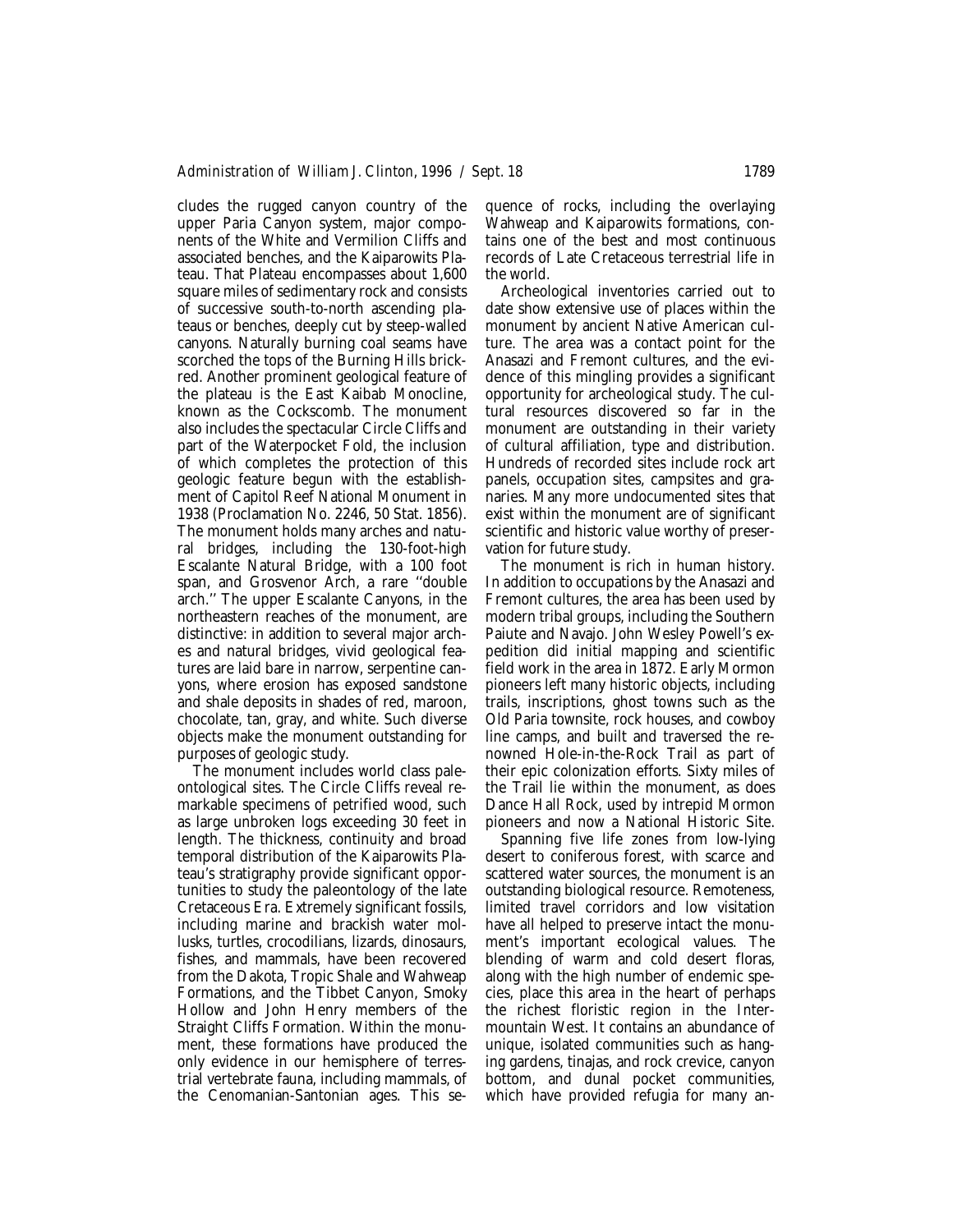cient plant species for millennia. Geologic uplift with minimal deformation and subsequent downcutting by streams have exposed large expanses of a variety of geologic strata, each with unique physical and chemical characteristics. These strata are the parent material for a spectacular array of unusual and diverse soils that support many different vegetative communities and numerous types of endemic plants and their pollinators. This presents an extraordinary opportunity to study plant speciation and community dynamics independent of climatic variables. The monument contains an extraordinary number of areas of relict vegetation, many of which have existed since the Pleistocene, where natural processes continue unaltered by man. These include relict grasslands, of which No Mans Mesa is an outstanding example, and pinon-juniper communities containing trees up to 1,400 years old. As witnesses to the past, these relict areas establish a baseline against which to measure changes in community dynamics and biogeochemical cycles in areas impacted by human activity. Most of the ecological communities contained in the monument have low resistance to, and slow recovery from, disturbance. Fragile cryptobiotic crusts, themselves of significant biological interest, play a critical role throughout the monument, stabilizing the highly erodible desert soils and providing nutrients to plants. An abundance of pack rat middens provides insight into the vegetation and climate of the past 25,000 years and furnishes context for studies of evolution and climate change. The wildlife of the monument is characterized by a diversity of species. The monument varies greatly in elevation and topography and is in a climatic zone where northern and southern habitat species intermingle. Mountain lion, bear, and desert bighorn sheep roam the monument. Over 200 species of birds, including bald eagles and peregrine falcons, are found within the area. Wildlife, including neotropical birds, concentrate around the Paria and Escalante Rivers and other riparian corridors within the monument.

Section 2 of the Act of June 8, 1906 (34 Stat. 225, 16 U.S.C. 431) authorizes the President, in his discretion, to declare by public proclamation historic landmarks, his-

toric and prehistoric structures, and other objects of historic or scientific interest that are situated upon the lands owned or controlled by the Government of the United States to be national monuments, and to reserve as a part thereof parcels of land, the limits of which in all cases shall be confined to the smallest area compatible with the proper care and management of the objects to be protected.

**Now, Therefore, I, William J. Clinton,** President of the United States of America, by the authority vested in me by section 2 of the Act of June 8, 1906 (34 Stat. 225, 16 U.S.C. 431), do proclaim that there are hereby set apart and reserved as the Grand Staircase-Escalante National Monument, for the purpose of protecting the objects identified above, all lands and interests in lands owned or controlled by the United States within the boundaries of the area described on the document entitled ''Grand Staircase-Escalante National Monument'' attached to and forming a part of this proclamation. The Federal land and interests in land reserved consist of approximately 1.7 million acres, which is the smallest area compatible with the proper care and management of the objects to be protected.

All Federal lands and interests in lands within the boundaries of this monument are hereby appropriated and withdrawn from entry, location, selection, sale, leasing, or other disposition under the public land laws, other than by exchange that furthers the protective purposes of the monument. Lands and interests in lands not owned by the United States shall be reserved as a part of the monument upon acquisition of title thereto by the United States.

The establishment of this monument is subject to valid existing rights.

Nothing in this proclamation shall be deemed to diminish the responsibility and authority of the State of Utah for management of fish and wildlife, including regulation of hunting and fishing, on Federal lands within the monument.

Nothing in this proclamation shall be deemed to affect existing permits or leases for, or levels of, livestock grazing on Federal lands within the monument; existing grazing uses shall continue to be governed by appli